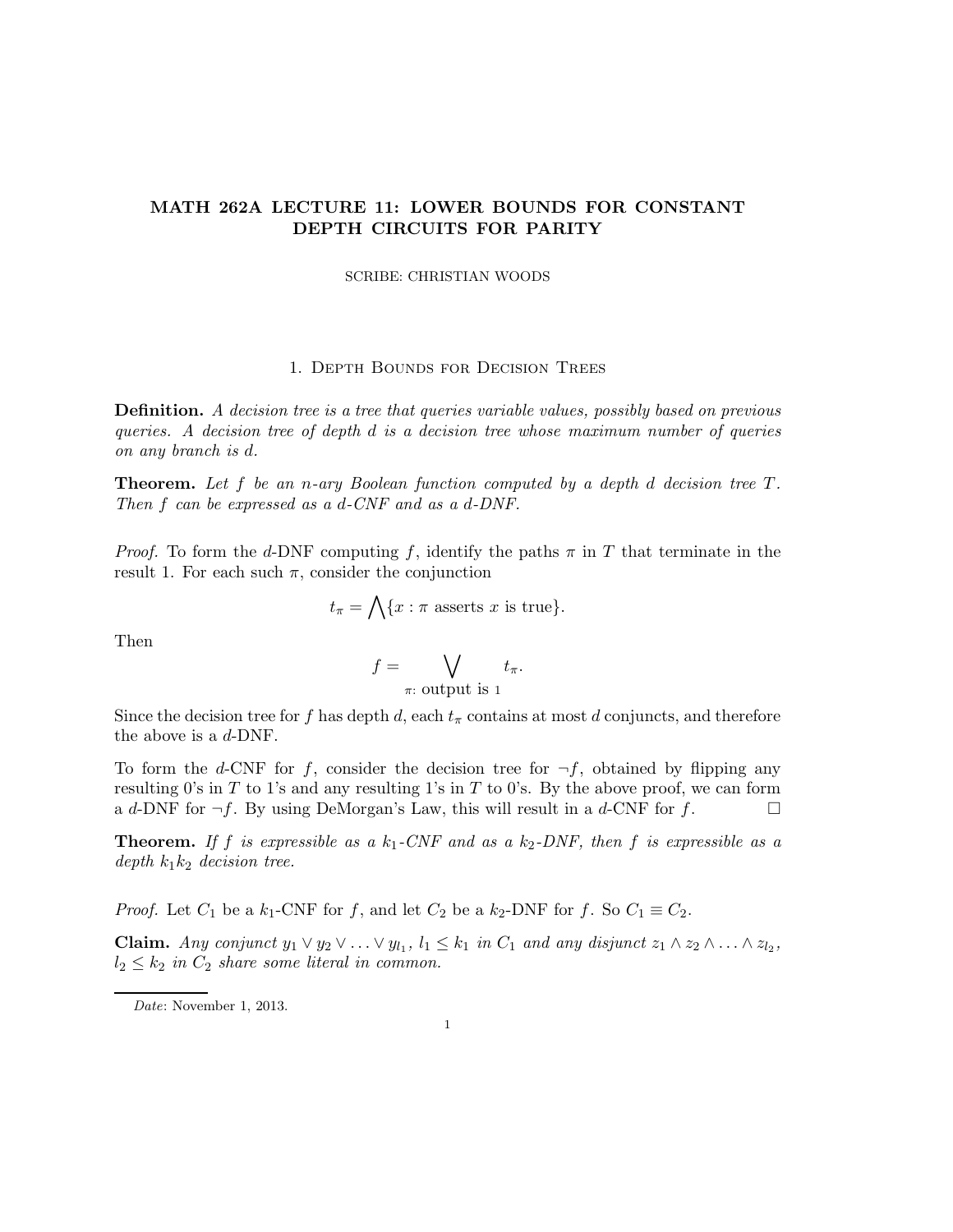#### 2 SCRIBE: CHRISTIAN WOODS

*Proof.* Suppose not. Then we may set each literal in  $z_1 \wedge \ldots \wedge z_{l_2}$  to 1 and set each literal in  $y_1 \vee \ldots \vee y_{l_1}$  to 0 with the same variable assignment. But this one assignment would make  $C_2$  true and  $C_1$  false, despite the fact that they represent the same Boolean function. This is a contradiction.  $\Box$ 

We now proceed with the proof of the theorem by induction on the value of  $k_1 + k_2$ .

For the only nontrivial base case, suppose  $k_1 = k_2 = 1$ . Then  $C_1 = x_{i_1} \wedge x_{i_2} \wedge \dots x_{i_k}$  and  $C_2 = x_{j_1} \vee x_{j_2} \vee \ldots \vee x_{j_l}$ . Since  $C_1 \equiv C_2$ , it must be the case that  $C_1$  and  $C_2$  are identical formulas with  $k = l = 1$  and  $x_{i_1} = x_{j_1}$ . So the decision tree is simply the querying of this literal, and hence has depth  $1 = k_1 k_2$ .

Now suppose  $k_1 > 1$ . Take some clause  $y_1 \vee \ldots \vee y_l$  in  $C_1$ . Form a decision tree by querying  $y_1, y_2, \ldots, y_l$  in order. There is only one branch where  $y_1, y_2, \ldots, y_l$  are set to 0 (and hence  $C_1$  is 0, and no other querying is necessary), and the rest have at least one of these  $y_i$  set to 1.

On the branches where  $C_1$  is yet unknown, each term (conjunction) in  $C_2$  as had at least one literal set true or false (by the claim). Thus  $C_2$  has been simplified to a  $(k_2 - 1)$ -DNF. So, for these branches, the result is expressible as a  $k_1$ -CNF and as a  $(k_2 - 1)$ -DNF. By the inductive hypothesis, we may add to each such branch a new decision tree computing this simplified function. This decision tree has depth

$$
k_1(k_2 - 1) = k_1 k_2 - k_1.
$$

Therefore, the resulting decision tree for f has  $(k_1k_2-k_1)+k_1$  queries on its longest branch, and hence has depth  $k_1k_2$ .

Exercise: Is this bound  $(k_1k_2)$  tight?

### 2. Decision Trees for Parity

Let us consider now decision trees for the function  $Parity_n$ .

Of course we may query each variable in sequence to get a decision tree of depth  $n$ .

What about a decision tree T of depth  $n-1$ ? T will only agree with  $Parity_n$  on exactly half of the inputs in  $\{0,1\}^n$ .

Similarly, we can write  $Parity_n$  as a k-DNF (CNF) for  $k = n$ , but not for any  $k < n$ . Notice that this gives us a lower bound of  $2^{n-1}$  on depth 2 circuits for  $Parity_n$ . We improve this result with the next theorem:

**Theorem.** For  $d \geq 2$ , any depth  $(d+1)$  circuit for Parity<sub>n</sub> has size

 $2^{\Omega\left(n^{1/d}\right)}$ .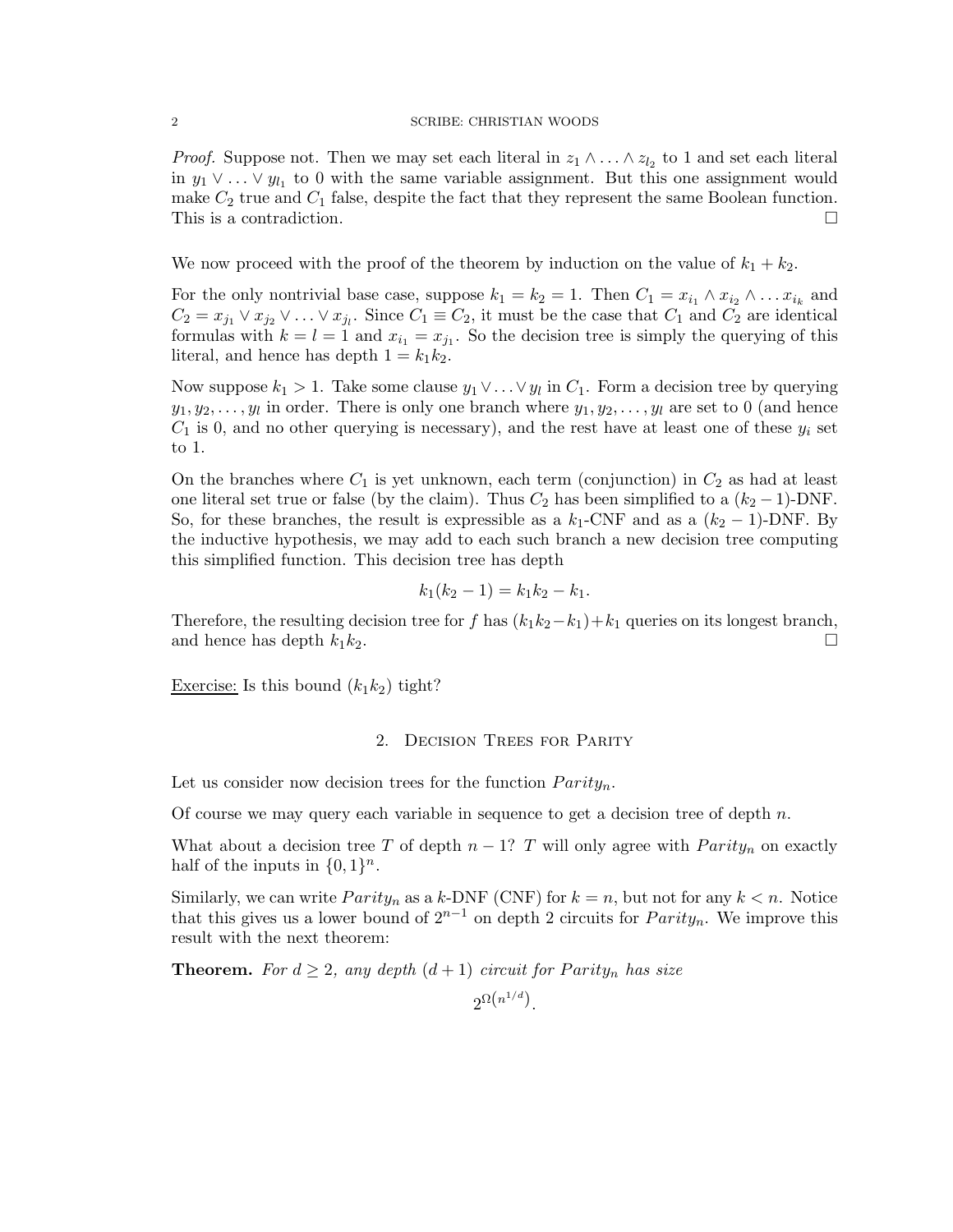**Definition.** Let f be an n-ary Boolean function. Define  $R(f)$  to be the minimum number of variables which can be set to  $0$  or 1 to force the value of f to be constant.

For example,  $R(Parity_n) = n$ .

**Lemma.** Let  $f(x_1, \ldots, x_n)$  be an n-ary Boolean function computed by a depth  $(d + 1)$ circuit over  $\bigwedge$ ,  $\bigvee$ ,  $x_i$ ,  $\overline{x}_i$  of size S. Then

$$
R(f) \le n - \frac{n}{c_d(\log S)^{d-1}} + 2\log S,
$$

where  $c_d = 2^{6d-1}$ .

*Proof of Theorem from Lemma.* Let  $Parity_n$  be computed by a depth  $(d + 1)$  circuit of size S. Then by the lemma, since  $R(Parity_n) = n$ ,

$$
n \le n - \frac{n}{c_d(\log S)^{d-1}} + 2\log S \Rightarrow
$$
  

$$
\frac{n}{c_d(\log S)^{d-1}} \le 2\log S \Rightarrow
$$
  

$$
2(\log S)^d \ge \frac{n}{c_d} \Rightarrow
$$
  

$$
(\log S)^d \ge \frac{n}{2c_d} \Rightarrow
$$
  

$$
(\log S)^d \ge \frac{n}{2^{6d}} \Rightarrow
$$
  

$$
\log S \ge \frac{n^{1/d}}{2^6} \Rightarrow
$$
  

$$
S \ge 2^{\frac{n^{1/d}}{2^6}} \Rightarrow
$$
  

$$
S = 2^{\Omega(n^{1/d})}.
$$

Proof of Lemma. We use the Switching Lemma.

Suppose we have a circuit C of size S and depth  $(d+1)$  (with a level of  $\bigwedge$ 's at the bottom).

Add extra 1-input  $\bigvee$ 's to the bottom so that the circuit now has depth  $(d+2)$  and bottom fan-in 1. Now we may apply the switching lemma with  $t = 1$ ,  $s = 2 \log S$ , and  $p = \frac{1}{32}$ . Each  $\bigwedge$  of  $\bigvee$ 's of size 1 at the bottom of C becomes a  $\bigvee$  of  $\bigwedge$ 's of size at most s with probability at least

$$
1 - (16pt)^{s} = 1 - \left(\frac{16}{32}\right)^{2 \log S}
$$

$$
= 1 - S^{-2}.
$$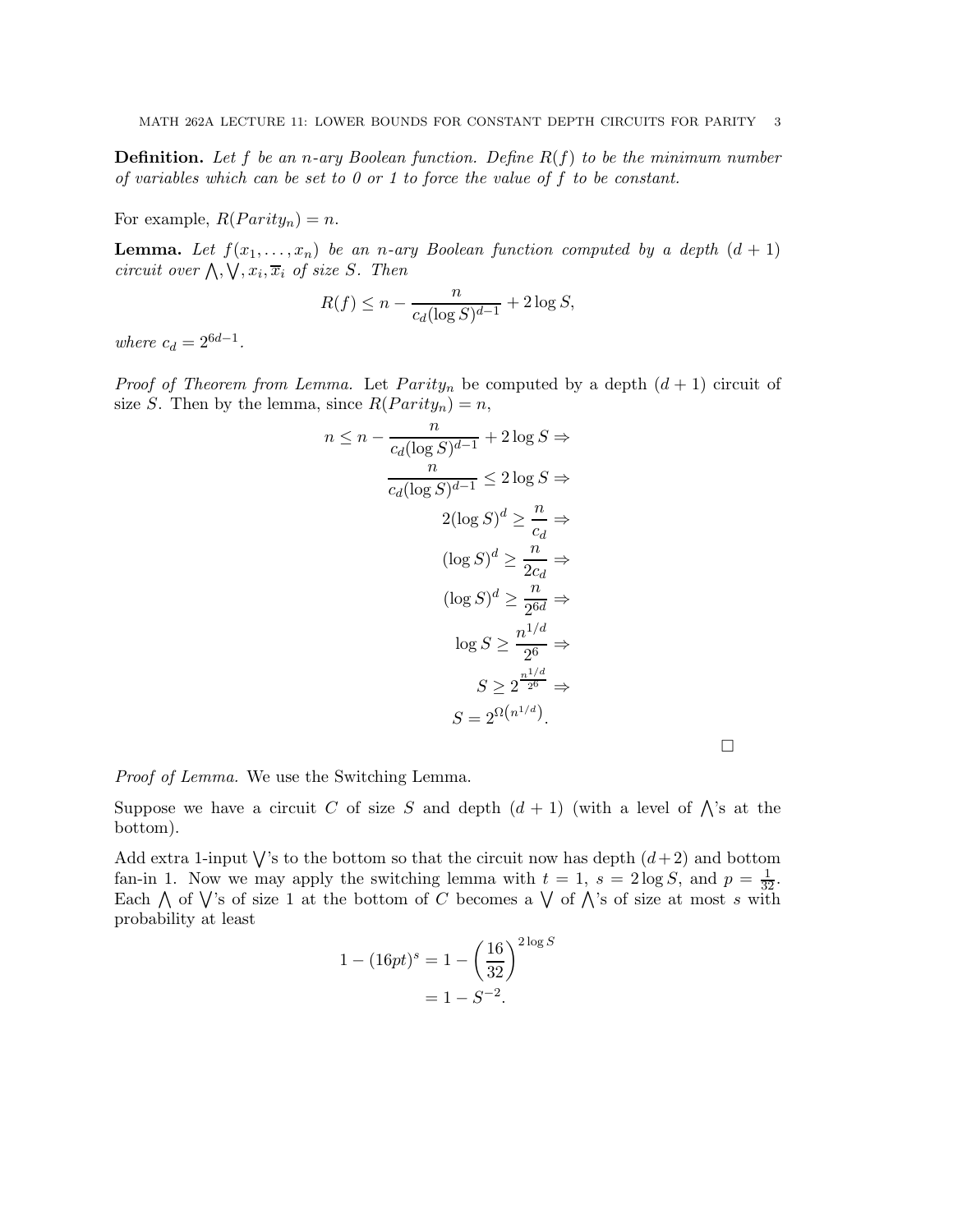#### 4 SCRIBE: CHRISTIAN WOODS

Since there are at most S many  $\bigwedge$  of  $\bigvee$ 's at the bottom of C, the probability that at least one fails to switch is at most

$$
S\left(\frac{1}{S^2}\right) = \frac{1}{S}.
$$

Now we have a depth  $(d + 1)$  circuit, still with S nodes (not counting the very bottom level) with bottom fan-in at most  $2 \log S$ .

Now continue to switch from depth d' to depth  $d' - 1$  (for  $d' = d + 1, d, ..., 3$ ) using  $t=2\log S, s=2\log S, \text{ and } p=\frac{1}{64\log S}$  $\frac{1}{64(\log S)}$ . We end up with a depth two sub circuit with probability at least

$$
1 - (16pt)^s = 1 - \frac{1}{S^2}
$$

and the probability that something at the bottom fails to switch is still at most  $\frac{1}{S}$ .

At the end of the process we will have a depth two circuit with bottom fan-in  $2 \log S$ , having set all but

$$
n\left(\frac{1}{32}\right)\left(\frac{1}{64(\log S)}\right)^{d-1} = \frac{n}{2^{6d-1}(\log S)^{d-1}}
$$

variables.

Now by setting only  $2 \log S$  more variables (the ones at the bottom level), we may force the function f to be constant. Therefore,

$$
R(f) \le n - \frac{n}{c_d(\log S)^{d-1}} + 2\log S.
$$

If we continue the construction by switching once more, we express the circuit as a  $\bigwedge$  of  $\bigvee$ 's of bottom fan-in  $2 \log S$  and a  $\bigvee$  of  $\bigwedge$ 's of bottom fan-in  $2 \log S$ . By the earlier theorem, this means that  $f$  has a decision tree of depth

$$
(2\log S)^2 < S.
$$

Thus this decision tree is wrong for  $Parity_n$  on exactly half of its inputs.

We've set at most  $n - n \left( \frac{1}{2^{6d-1} (\log n)^{3d}} \right)$  $\frac{1}{2^{6d-1}(\log S)^{d-1}}$  variables at random and get with probability at least  $1-\frac{(d+1)}{S}$  $\frac{+1}{S}$  a decision tree that is wrong on  $Parity_n$  on exactly half of its inputs.

By an averaging argument, there is some set of  $L$  variables such that, when assigned values 0 or 1 at random, with probability at least  $1-\frac{(d+1)}{S}$  $\frac{+1}{S}$  the result (as computed by C) is wrong half of the time.

So the original circuit disagreed with  $Parity_n$  at least on

$$
2^{L} \left( 1 - \frac{(d+1)}{S} \right) 2^{n-L-1} = 2^{n} \left( \frac{1}{2} - \frac{(d+1)}{2S} \right)
$$